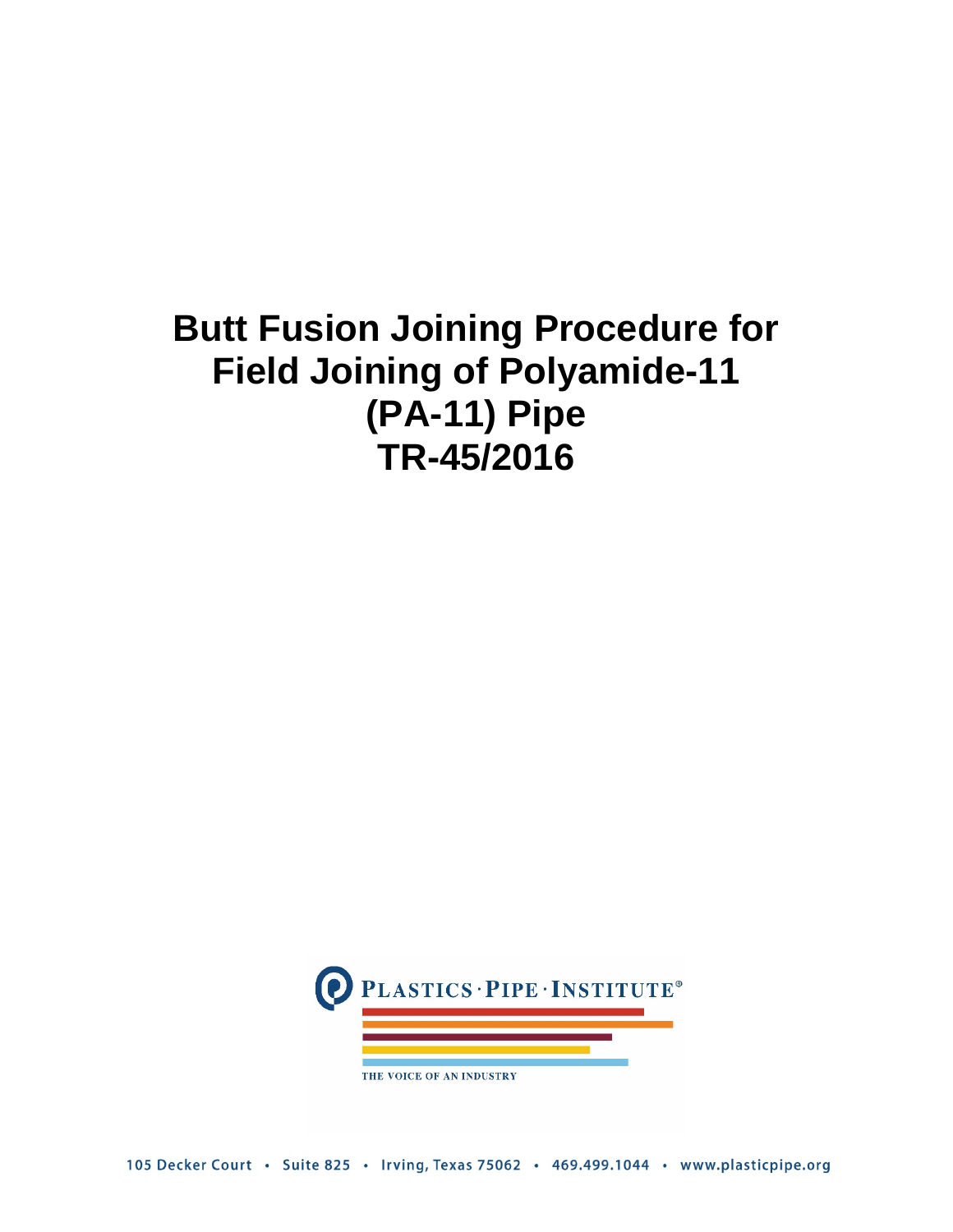# **TABLE OF CONTENTS**

| 1.0 |                                                                                                                               |  |  |  |
|-----|-------------------------------------------------------------------------------------------------------------------------------|--|--|--|
| 2.0 |                                                                                                                               |  |  |  |
| 3.0 | 3.1<br>3.2<br>3.3 <sub>2</sub>                                                                                                |  |  |  |
| 4.0 |                                                                                                                               |  |  |  |
| 5.0 |                                                                                                                               |  |  |  |
|     |                                                                                                                               |  |  |  |
|     | BUTT FUSION JOINING PROCEDURE FOR FIELD JOINING PA-11  5                                                                      |  |  |  |
|     |                                                                                                                               |  |  |  |
|     |                                                                                                                               |  |  |  |
|     | LETTERS OF COMPLIANCE FROM PPI MEMBER COMPANIES FOR 49 CFR<br>§192.283 FOR PIPE INTENDED FOR GAS DISTRIBUTION APPLICATIONS 12 |  |  |  |
|     |                                                                                                                               |  |  |  |
|     | ILLUSTRATION OF A PROPERLY MADE PA-11 BUTT FUSION JOINT  13                                                                   |  |  |  |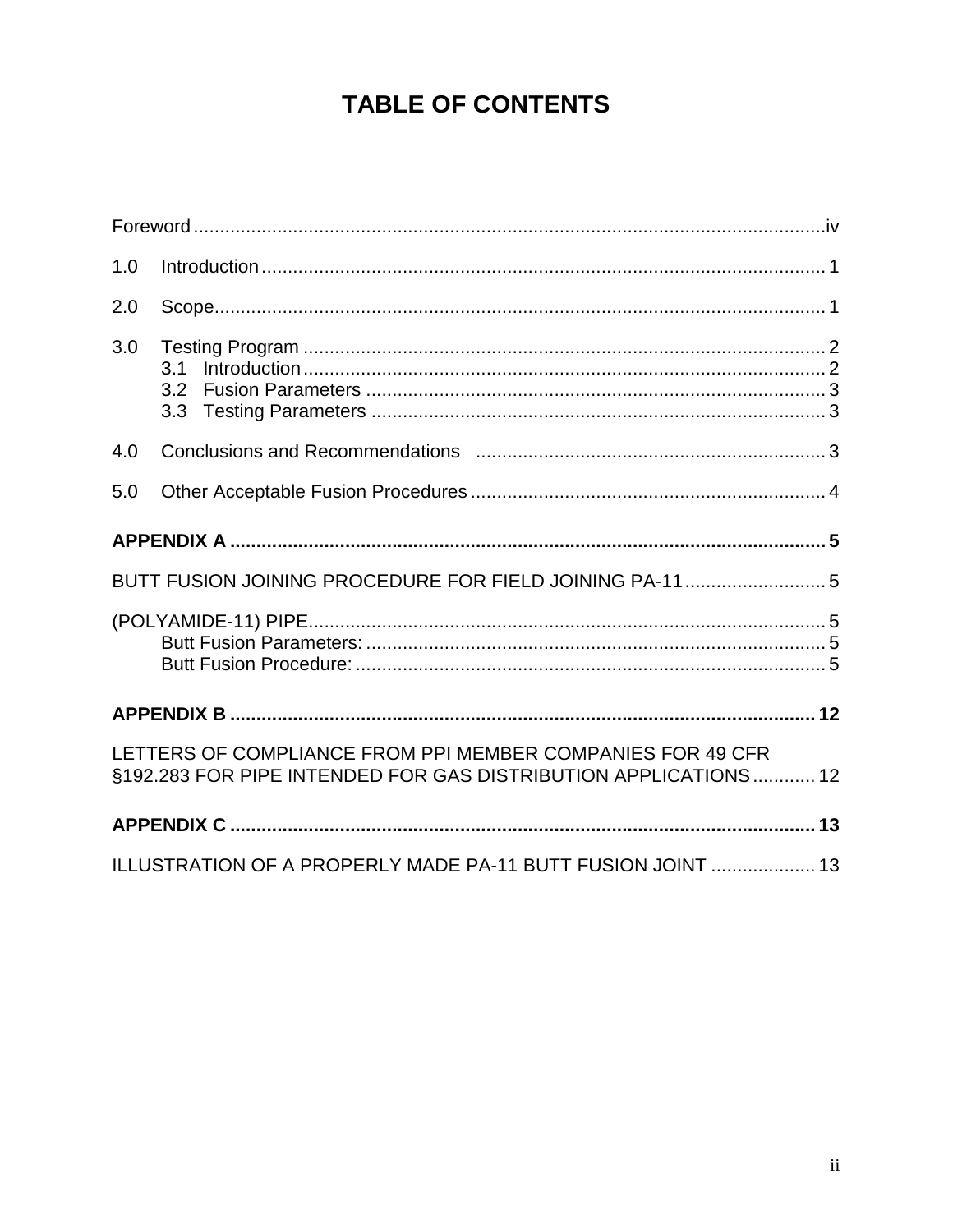# **LIST OF FIGURES**

| Figure A 1. Alignment of Coiled Pipe Ends Through a Butt Fusion Machine 8 |  |
|---------------------------------------------------------------------------|--|
|                                                                           |  |
|                                                                           |  |
|                                                                           |  |
| Figure C 1. Illustration of a Properly Made PA-11 Butt Fusion Joint  13   |  |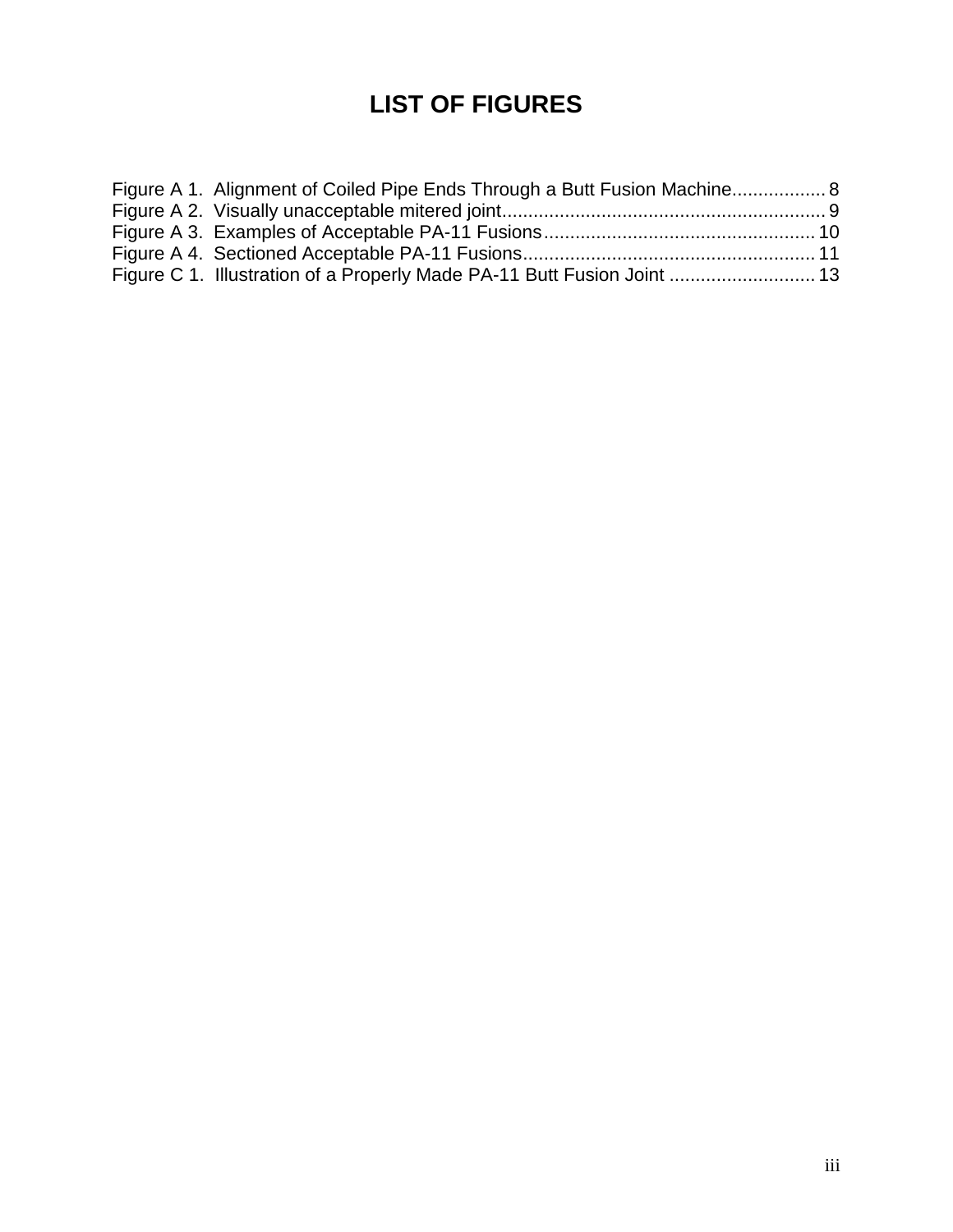### **Foreword**

#### <span id="page-3-0"></span>BUTT FUSION JOINING PROCEDURE FOR

#### FIELD JOINING OF POLYAMIDE-11

#### (PA-11) PIPE

This report was developed and published with the technical help of the members of the PPI (Plastics Pipe Institute, Inc.). The members have shown their interest in quality products by assisting independent standards-making and user organizations in the development of standards, and also by developing reports on an industry-wide basis to help engineers, code officials, specifying groups, and users.

The purpose of this technical report is to provide important information available to PPI on a particular aspect of polyethylene pipe butt fusion to engineers, users, contractors, code officials, and other interested parties. More detailed information on its purpose and use is provided in the document itself.

This report has been prepared by PPI as a service of the industry.

The information in this report is offered in good faith and believed to be accurate at the time of its preparation, but is offered "as is" without any express or implied warranty, including WARRANTIES OF MERCHANTABILITY AND FITNESS FOR A PARTICULAR PURPOSE. Consult the manufacturer for more detailed information about the particular joining procedures to be used with its piping products. Any reference to or testing of a particular proprietary product should not be construed as an endorsement by PPI, which does not endorse the proprietary products or processes of any manufacturer. The information in this report is offered for consideration by industry members in fulfilling their own compliance responsibilities. PPI assumes no responsibility for compliance with applicable laws and regulations.

PPI intends to revise this report from time to time, in response to comments and suggestions from users of the report. Please send suggestions of improvements to the address below. Information on other publications can be obtained by contacting PPI directly or visiting the web site.

The Plastics Pipe Institute, Inc.

[http://www.plasticpipe.org](http://www.plasticpipe.org/)

This Technical Report, TR-45, was updated in January 2008 and March 2016.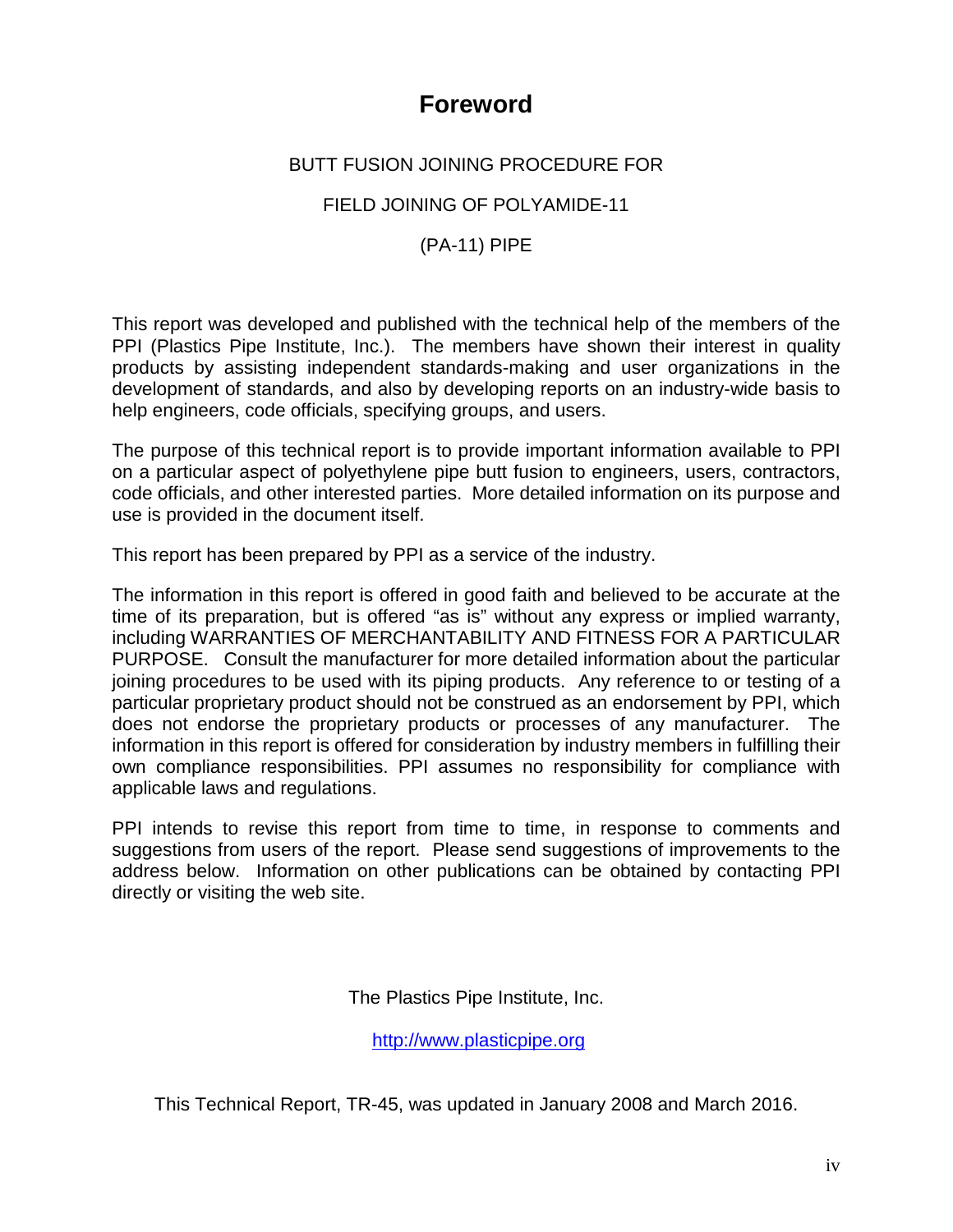#### <span id="page-4-0"></span>1.0 Introduction

In 1994, representatives of the U.S. DOT (Department of Transportation), Office of Pipeline Safety requested that the Plastics Pipe Institute (PPI) assist in promoting greater uniformity in the joining procedures utilized by gas utilities in the butt fusion of polyethylene (PE) gas piping products. DOT reported that it had encountered a proliferation of similar but slightly varying joining procedures from individual PE pipe producers. The slight differences in the various procedures made it more difficult for pipeline operators to qualify persons with appropriate training and experience in the use of these procedures. It was even more difficult for DOT to enforce the joining requirements in § 192.283 (Plastic pipe, qualifying joining procedures) of the C.F.R. (Code of Federal Regulations) Title 49.

In response to DOT's request, PPI established a task group to develop a generic butt fusion procedure for the fusion joining of polyethylene piping in the form of the published PPI TR-33.

In the spirit of complying with the above request a second task group was formed to develop a butt fusion procedure for the joining of polyamide-11 (PA-11) piping. PA-11 piping is approved for use in piping systems under the jurisdiction of CFR Title 49 Part 192, incorporated by reference of ASTM D 2513-99 in 192.7. PA-11 gas piping requirements are detailed in Annex A5 of editions of ASTM D 2513- 1999 through 2007. ASTM D2513 underwent revision in 2009 to remove all materials other than polyethylene and as part of that process a new standard specifically for PA-11 was released as ASTM F2945. ASTM F2945 Appendix X1 for butt fusion guidelines for polyamide (PA-11) references this PPI technical report. Thus this PPI technical report provides a uniform joining procedure bringing greater consistency to this aspect of gas pipeline installation, facilitate the pipeline operator's efforts to qualify the procedure, reduce costs, and simplify DOT's enforcement duties.

#### <span id="page-4-1"></span>2.0 Scope

 $\overline{a}$ 

The program undertaken by the PPI Task Group for the testing of representative materials under a set of conditions was designed to reflect the fusion conditions recommended for the butt fusion of PA-11 piping. Butt fusion evaluation work was performed starting in the mid-[1](#page-4-2)990s by the Gas Research Institute<sup>1</sup> and continued at McElroy Manufacturing, Inc. and in the Arkema (formerly Atofina) R&D laboratories in Pennsylvania. The results of these studies, as detailed below, resulted in the recommended fusion procedures contained in Appendix A of this report. It is the intention that this procedure would be available for use by pipeline operators who would determine whether the procedure is appropriate for use with the PA-11 piping products it employs. Pipeline operators could consider the recommendations and testing performed by others in their effort to comply with the

<span id="page-4-2"></span><sup>1</sup> H.V. Patadia, R.H. Doctor, *"Final Report – Part I: Technical Reference on the Physical, Mechanical, and Chemical Properties of PA11 Pipe Materials for Use in Gas Distribution Systems Operating at Higher Pressures and Temperatures,"* GRI-99/0039, 55 (1998).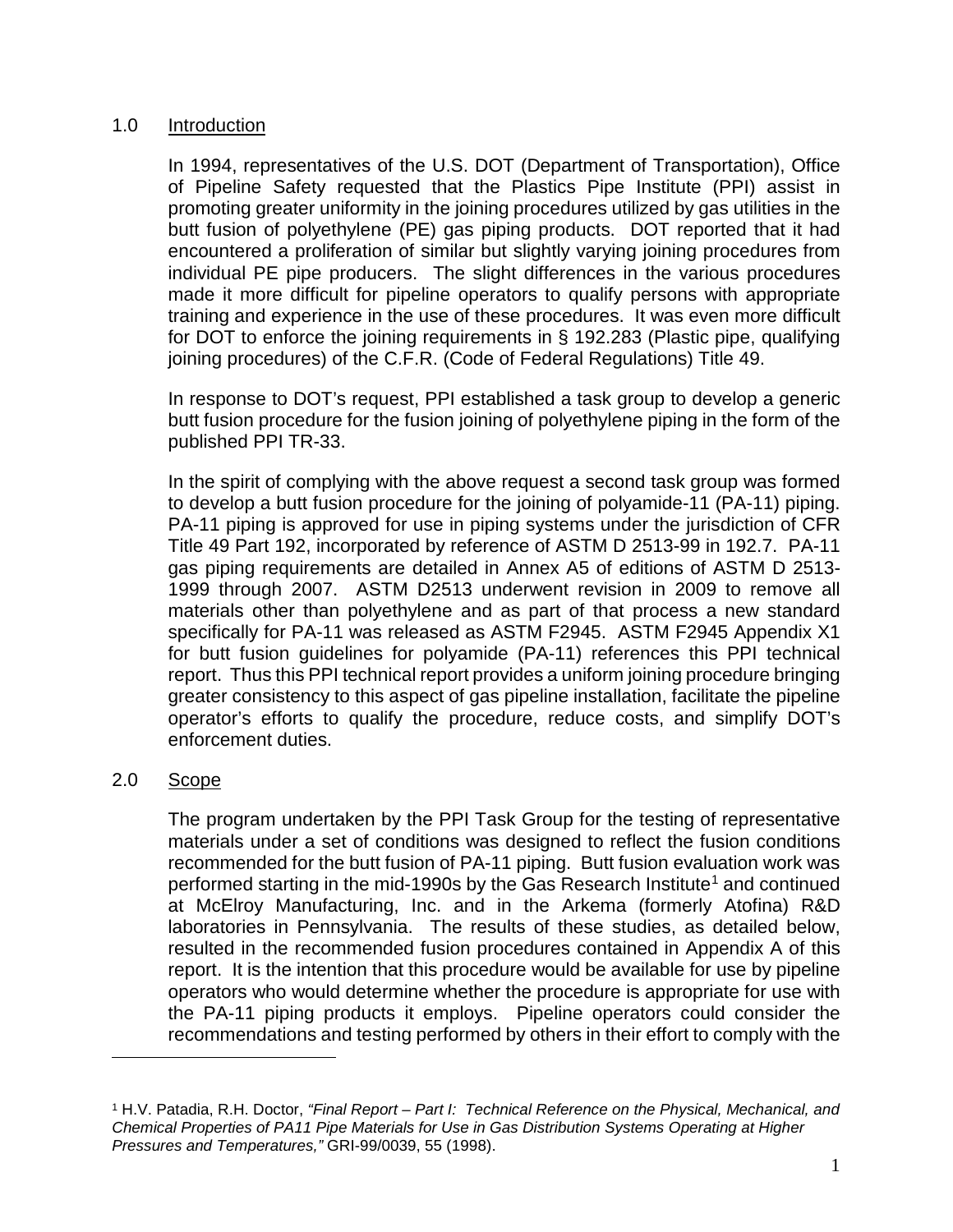fusion procedure qualification requirements of 49 C.F.R. § 192.283 (Plastic pipe, qualifying joining procedures).

It is important to emphasize that the testing performed was intended only to establish a technical basis for developing and proposing a more generic fusion joining procedure that would offer the maximum opportunity to be qualified and used by pipeline operators. The testing was not intended to qualify the procedure for use with any PA-11 piping manufacturer's particular pipe product, and PPI offers no opinion on whether the procedure is properly qualified for use with any particular PA-11 piping. PA-11 pipe producers remain solely responsible for any representations that they may make about the use of this procedure or any other joining procedure with their proprietary PA-11 piping products, and pipeline operators remain solely responsible for compliance with the requirements of 49 C.F.R. § 192.283 (Plastic pipe, qualifying joining procedures) when qualifying any procedure for use with the products it selects for its pipelines. PPI member pipe manufacturers have endorsed this procedure for joining their product to itself and to other commercially available PA-11 pipe materials. Pipe producer compliance letters are in Appendix B for gas pipe applications. A typical illustration of a properly made PA-11 butt fusion joint is shown in Appendix C.

PPI believes that the inherent value of greater uniformity of this technical report will provide all the incentive necessary for companies to evaluate the procedure in Appendix A as a first option for butt fusion joining of its PA-11 piping products. Use of this procedure is obviously not mandatory, and every PA-11 pipe producer and pipeline operator retains the option of developing different procedures for its particular products and pipelines. However, PPI believes that its work in developing this procedure as a candidate for widespread acceptance throughout the industry will lead to greater efficiency, simplicity, and understanding in this area and promote the use of effective, qualified procedures for butt fusion joining of PA-11 pipe.

#### <span id="page-5-1"></span><span id="page-5-0"></span>3.0 Testing Program<sup>[2](#page-5-2)</sup>

 $\overline{a}$ 

#### 3.1 Introduction

In order to validate an appropriate butt fusion procedure for polyamide 11 (PA-11) pipe, an in-depth fusion study was undertaken, with the underlying goal of establishing the optimum conditions for making a good fusion. An added objective of this study was to establish visual standards depicting the wide variety of bead appearances corresponding to a good fusion. The details of this testing program and the test data are contained in the below footnoted report by Dr. John Chen.

<span id="page-5-2"></span><sup>2</sup> Dr. John Chen; *Optimization of Parameters Influencing Butt Fusion Integrity in Polyamide 11 Pipe*; Presented at Natural Gas Technologies 2005: What's New & What's Next (2005)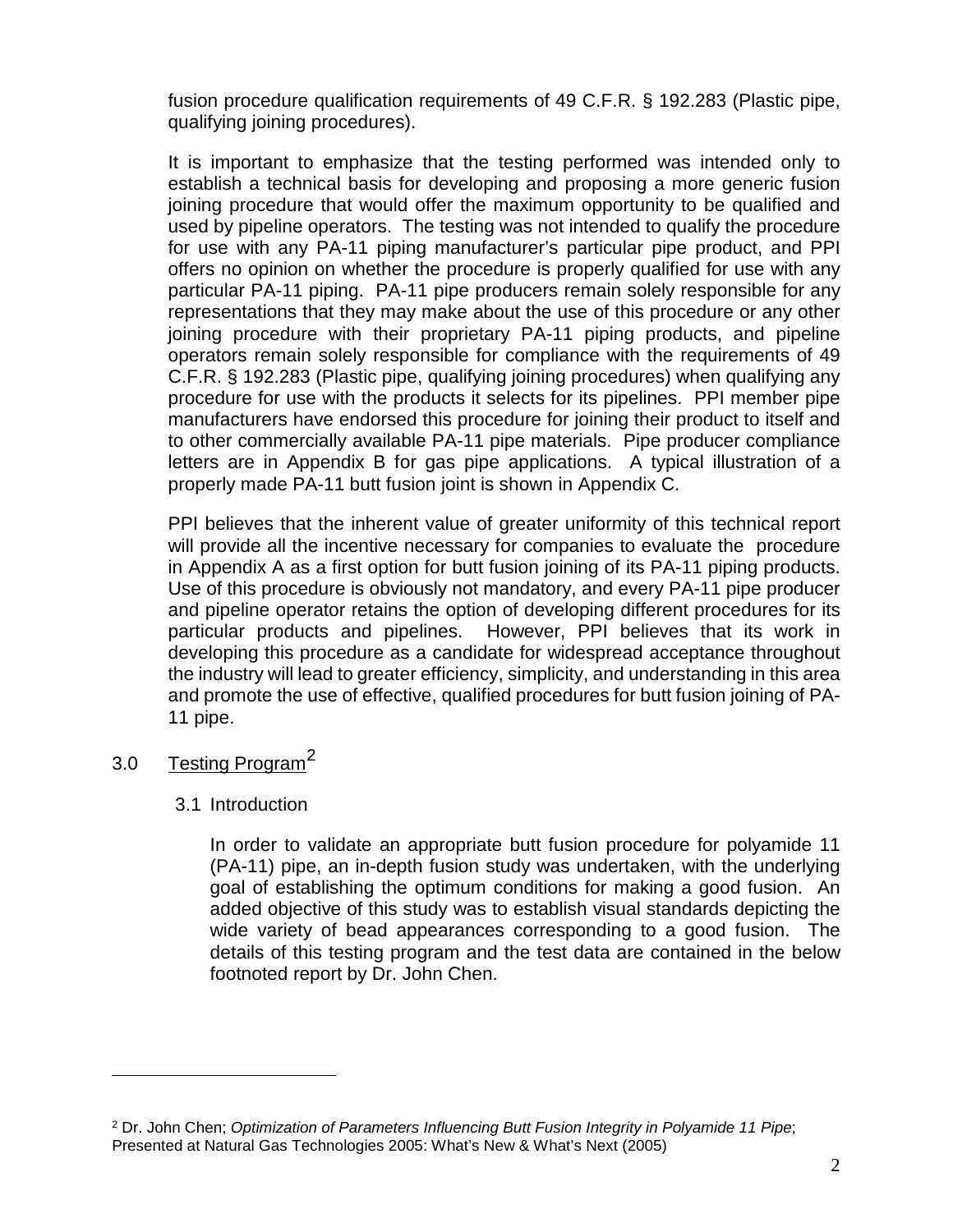#### <span id="page-6-0"></span>3.2 Fusion Parameters

This study is supplemental to a previous testing program conducted by McElroy Manufacturing and the Gas Research Institute (now the Gas Technology Institute, or GTI) using McElroy's high-speed tensile impact test. Based on this previous study, the optimum butt fusion parameters for 2" SDR11 PA-11 pipe were determined to be:

| Heater surface temperature: $495 - 505$ <sup>°</sup> F |                   |
|--------------------------------------------------------|-------------------|
| Interfacial pressure:                                  | $60 - 90$ psi     |
| Heating (soak) time:                                   | $60 - 75$ seconds |

The current study outlined in this report serves to independently revalidate and update the findings of the previous study using ASTM D1599 Quick Burst and ASTM D638 Tensile Testing, both required by the D.O.T. Code of Federal Regulations (CFR) 192.283 for qualifying joining procedures for plastic pipe. The end goals is to find if any or all of the parameter values used in this study qualify for use in the joining procedure, and if so, determine the optimum values for producing fusions with the best possible properties.

<span id="page-6-1"></span>3.3 Testing Parameters

Testing performed in this study included:

- Quick Burst testing of joints in accordance with ASTM D1599 (192.283);
- Tensile Testing of joints in accordance with ASTM D638 at 0.2 ipm (192.283);
- Sustained Pressure Testing in accordance with ASTM D1598
	- $\circ$  80 $\degree$ C, 1850 psi hoop stress (14% above the hoop stress requirement in ASTM F1733 *Standard Specification for Butt Heat Fusion Polyamide (PA) Fitting for Polyamide (PA) Plastic Pipe and Tubing*) All ductile pipe failures outside of fusion joint (or non-failures exceeded 170 hours on test).

#### <span id="page-6-2"></span>4.0 Conclusions and Recommendations

The results of this study indicate that there is a single fusion procedure with defined ranges of acceptable heater surface temperature, 495-505°F, and interfacial pressure, 60-90 psi (4.14-6.21 bar), for fusing PA-11 piping. The results further indicate that there is a strong likelihood that the fusion procedure used in this testing (see Appendix A) could be qualified by gas pipeline operators under DOT's regulations in Part 192 for use with most of these PA-11 gas piping products. To the extent that this PPI procedure in Appendix A can be qualified for use with PA-11 piping, the industry can move closer to meeting DOT's objective of greater uniformity, efficiency, and simplicity in the area of fusion procedures.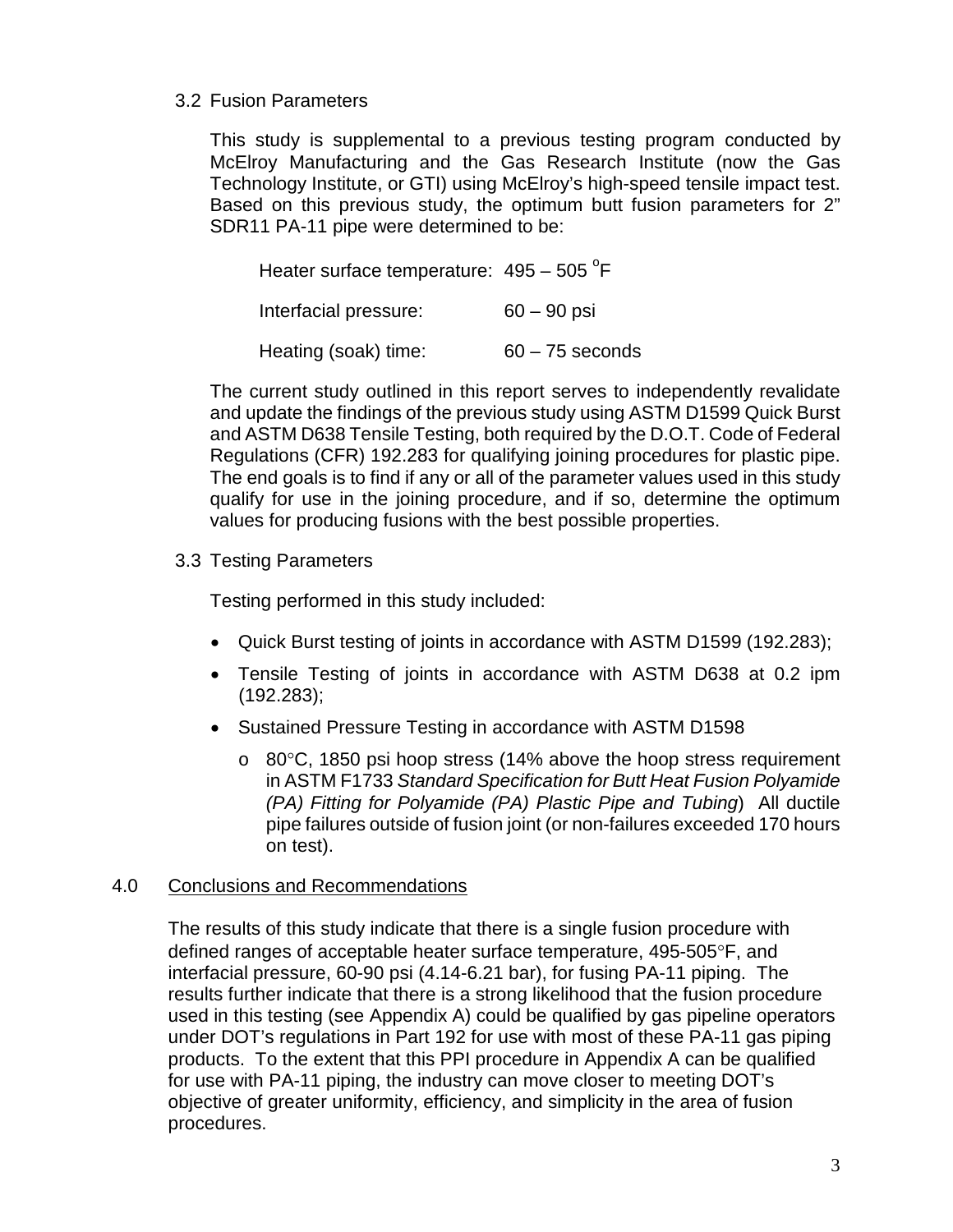#### <span id="page-7-0"></span>5.0 Other Acceptable Fusion Procedures

It must be recognized that there are many other different procedures and fusion parameters used throughout the world that have been proven to make effective, reliable joints. The pipeline operator and every pipe producer retain the option of developing and qualifying different fusion procedures for its particular products and pipelines. In certain cases, due to operating conditions, weather, or the characteristics of the joining equipment, it may be necessary or even advisable to use another procedure.

PPI believes that its work in developing this procedure as a candidate for widespread acceptance throughout the industry will lead to greater efficiency, simplicity, and understanding in this area and promote the use of effective qualified procedures for butt fusion joining of PA-11 piping.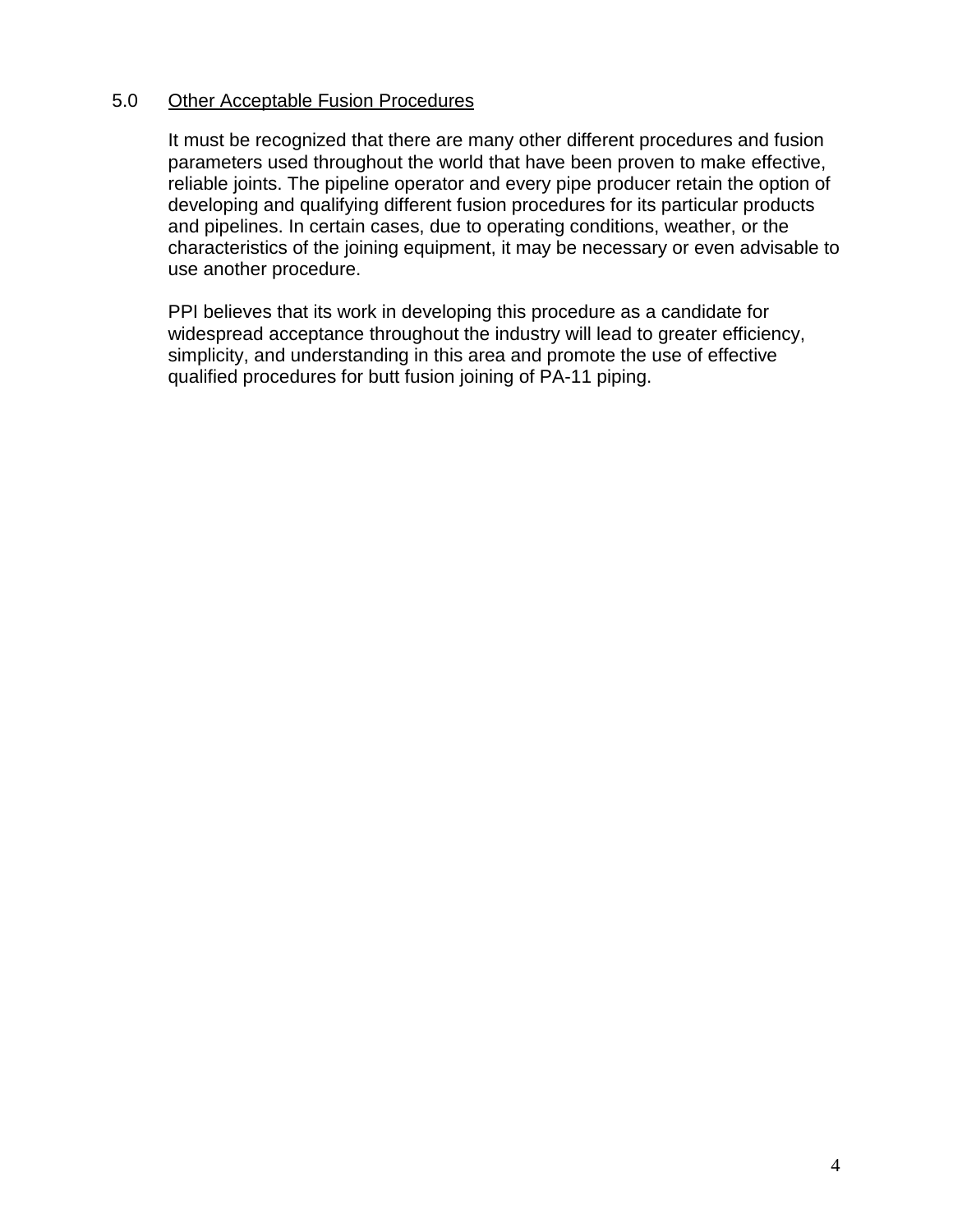# **APPENDIX A**

#### <span id="page-8-1"></span><span id="page-8-0"></span>BUTT FUSION JOINING PROCEDURE FOR FIELD JOINING PA-11

(POLYAMIDE-11) PIPE

<span id="page-8-2"></span>This procedure has not been qualified for use with any particular piping product or combination of piping products and must be qualified for use in accordance with 49 CFR Part 192 prior to its use to join PA-11 pipe in a gas pipeline. Any copying or reproduction of this procedure without this paragraph and the accompanying TR-XX is a violation of the copyright.

This procedure is intended for butt fusion joining of PA-11 fuel gas pipe produced in accordance with ASTM D2513-99 and/or ASTM F2945.

#### <span id="page-8-3"></span>**Butt Fusion Parameters:**

Fusion Interface Pressure Range  $3 \times 60-90$  $3 \times 60-90$  psi Heater Surface Temperature Range 495 - 505°F

#### <span id="page-8-4"></span>**Butt Fusion Procedure:**

The principle of heat fusion is to heat two surfaces to a designated temperature, then fuse them together by application of a sufficient force. This force causes the melted materials to flow and mix, thereby resulting in fusion. When fused according to the proper procedures, the joint area becomes as strong as or stronger than the pipe itself in both tensile and pressure properties.

Field-site butt fusions may be made readily by trained operators using butt fusion machines that secure and precisely align the pipe ends for the fusion process. The six steps involved in making a butt fusion joint are:

- 1. Securely fasten the components to be joined
- 2. Face the pipe ends
- 3. Align the pipe profile
- 4. Melt the pipe interfaces
- 5. Join the two profiles together
- 6. Hold under pressure

#### **Secure**

 $\overline{a}$ 

Clean the inside and outside of the pipe to be joined by wiping with a clean lintfree cloth. Remove all foreign matter.

Clamp the components in the machine. Check alignment of the ends and adjust as needed.

<span id="page-8-5"></span><sup>3</sup> Interfacial pressure is used to determine fusion joining pressure settings for hydraulic butt fusion machines or torque measurements in combination with hand-operated machines when joining specific pipe diameters and DR's. Interfacial pressure is NOT the gauge pressure.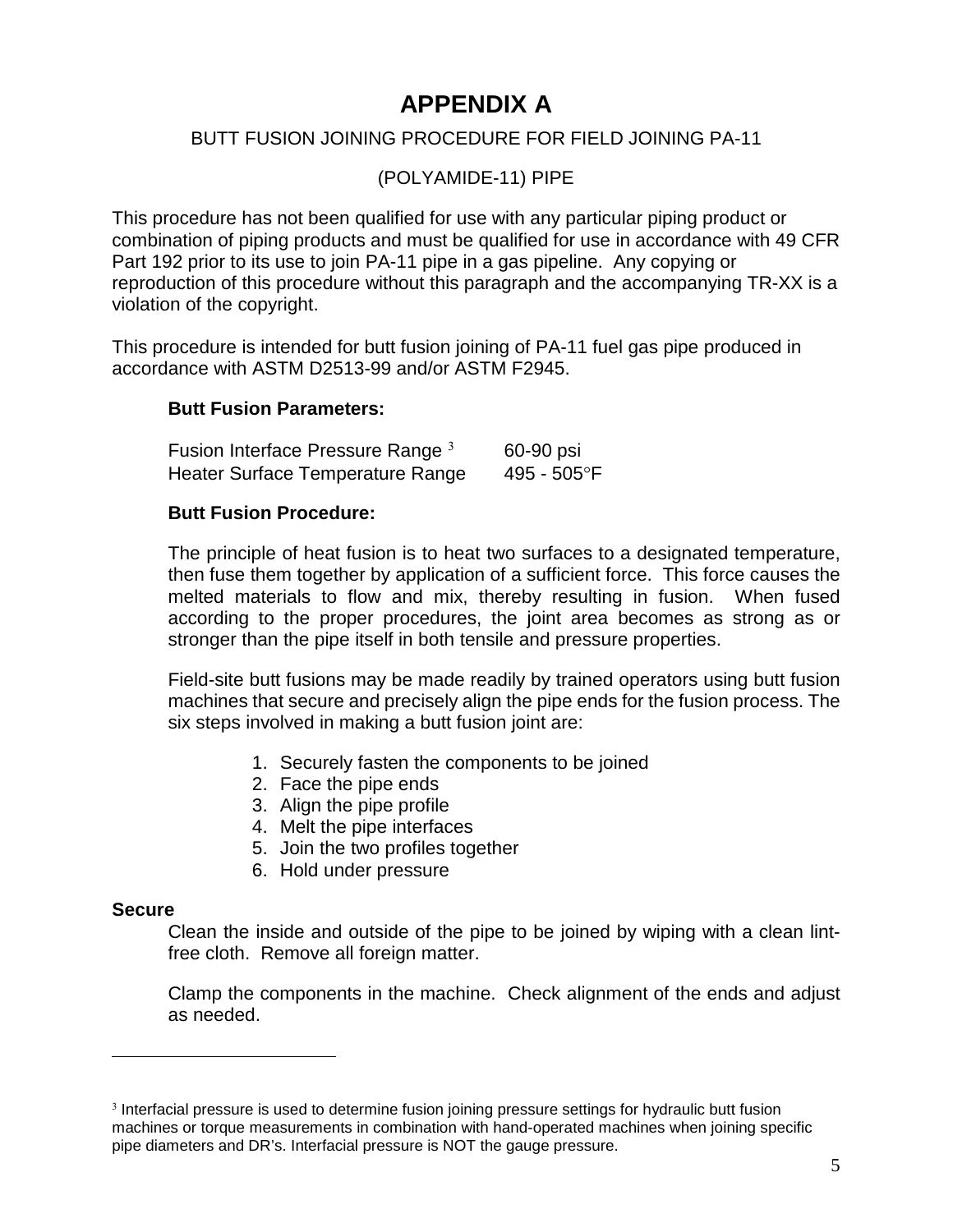#### **Face**

The pipe ends must be faced to establish clean, parallel mating surfaces. Most, if not all, equipment manufacturers have incorporated the rotating planer block design in their facers to accomplish this goal. Facing is continued until a minimal distance exists between the fixed and movable jaws of the machine and the facer is locked firmly and squarely between the jaw bushings or mechanical stops. Open the jaws and remove the facer. Remove any pipe chips from the facing operation and any foreign matter with a clean, lint-free cotton cloth. Bring the pipe ends together with minimal force and inspect the face off. A visual inspection of this operation should verify square faces, perpendicular to the pipe centerline on each pipe end and with no detectable gap.

#### **Align**

The pipe profiles must be rounded and aligned with each other to minimize mismatch (high-low) of the pipe walls. This can be accomplished by tightening clamping jaws until the outside diameters of the pipe ends match. The jaws must not be loosened or the pipe may slip during fusion. If adjustments are made, reface the pipe ends and remove any chips from re-facing operation with a clean, lint-free cotton cloth.

#### **Melt**

Heating tools that simultaneously heat both pipe ends are used to accomplish this operation. These heating tools are normally furnished with thermometers to measure internal heater temperature so the operator can monitor the temperature before each joint is made. However, the thermometer can be used only as a general indicator because there is some heat loss from internal to external surfaces, depending on factors such as ambient temperatures and wind conditions. A pyrometer or other surface temperature-measuring device should be used before the first joint of the day and periodically throughout the day to insure proper temperature of the heating tool face that contacts the pipe or fitting ends. Additionally, heating tools are usually equipped with suspension and alignment guides that center them on the pipe ends. The heater faces that come into contact with the pipe should be clean, oil-free and coated with a permanent nonstick coating as recommended by the manufacturer to prevent molten plastic from sticking to the heater surfaces. Remaining molten plastic can interfere with fusion quality and must be removed according to the tool manufacturer's instructions. Never use chemical cleaners or solvents to clean heating tool surfaces.

The surface temperatures must be in the temperature range 495-505°F. Install the heater in the butt fusion machine and bring the pipe ends into full contact with the heater. To ensure that full and proper contact is made between the pipe ends and the heater, the initial contact should be under moderate pressure. After holding the pressure very briefly, it should be released without breaking contact. On larger pipe sizes, initial pressure may be maintained until a slight melt is observed around the circumference of the pipe before releasing pressure. Continue to hold the components in contact with each other, without force, while a bead of molten polyamide-11 develops between the heater and the pipe ends. When the proper bead size is formed against the heater surfaces all around the pipe or fitting ends, remove the heater. Melt bead size is dependent on pipe size. See Table 1 for approximate bead sizes.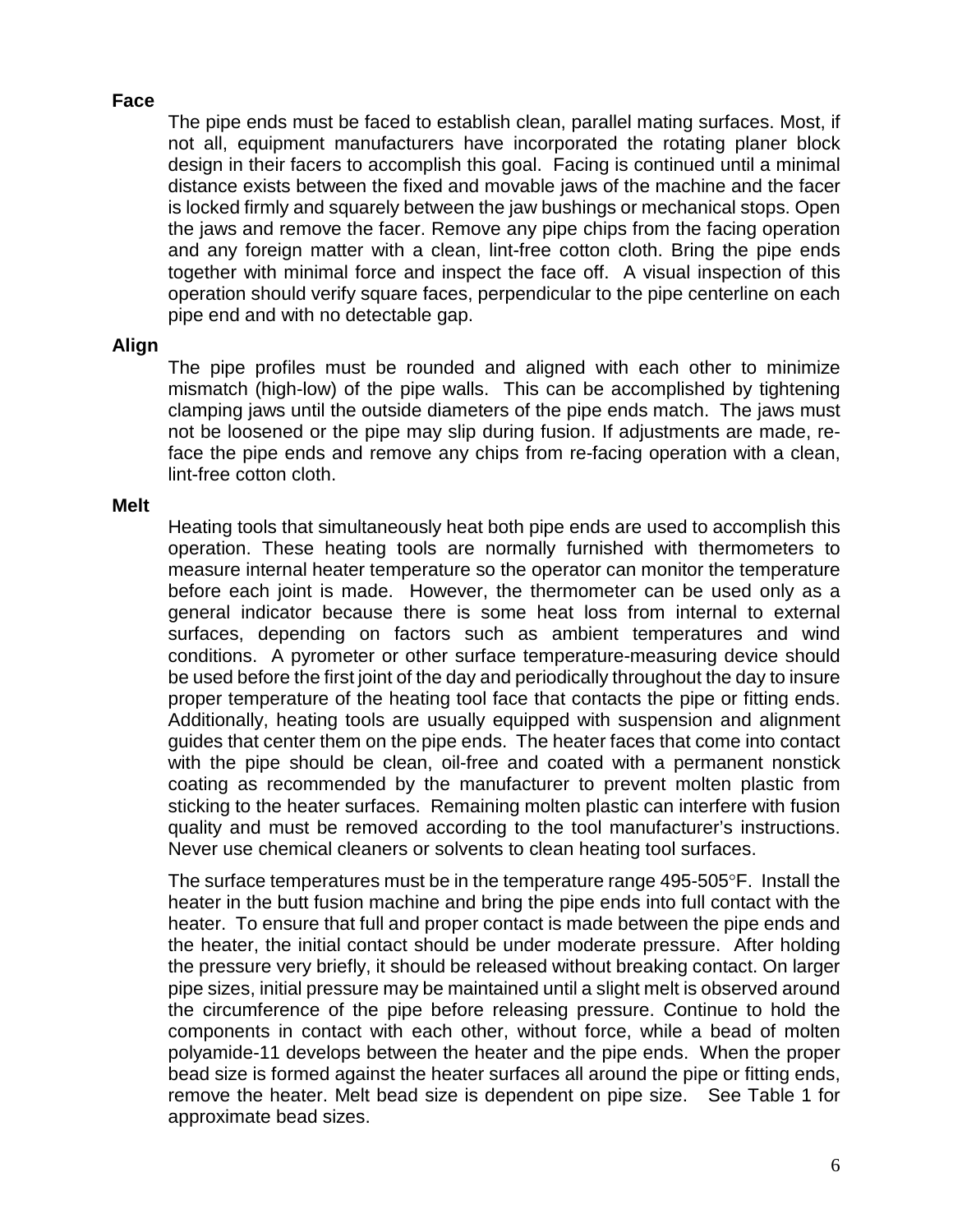#### **Table 1. Approximate Melt Bead Size**

| Pipe Size                                            | <b>Approximate Melt Bead Size</b> |
|------------------------------------------------------|-----------------------------------|
| 1 1/4" and smaller (40mm and smaller)                | $1/32" - 1/16"$ (1-2mm)           |
| Above 1 $\frac{1}{4}$ " through 3" (above 40mm-90mm) | About 1/16" (2mm)                 |
| Above 3" through 8" (above 90mm-225mm)               | $1/8$ "-3/16" (3-5mm)             |
| Above 8" through 12" (above 225mm-315mm)             | $\parallel$ 3/16"-1/4" (5-6mm)    |

#### **Joining**

After the heater tool is removed, quickly inspect the pipe ends (NOTE: If a concave melt surface is observed, unacceptable pressure during heating has occurred and the joint will be low quality. Do not continue. Allow the component ends to cool completely, and restart at the beginning. Except for a very brief time to seat the components fully against the heater tool, do not apply pressure during heating.), then immediately bring the molten pipe ends together with sufficient fusion force to form a bead against the pipe wall.

For larger manual and hydraulic butt fusion machines, fusion force is determined by multiplying the interfacial pressure, 60-90 psi, by the pipe area. For manually operated fusion machines, a torque wrench may be used to apply the proper force. For hydraulically operated fusion machines, the fusion force can be divided by the total effective piston area of the carriage cylinders to give a hydraulic gauge reading in psi. The gauge reading is theoretical; internal and external drags are added to this figure to obtain the actual fusion pressure required by the machine. The hydraulic gauge reading is dependent upon pipe diameter, DR and machine design. Interfacial pressure and gauge reading are not the same value.

#### **Hold**

Hold the molten joint immobile under fusion force until the joint has cooled adequately to develop strength. Allowing proper cooling time under fusion force prior to removal from the clamps of the machine is important in achieving joint integrity. The fusion force should be held between the pipe ends until the surface of the melt bead is cool to the touch.

Avoid pulling, installation or rough handling for an additional 30 minutes.

#### **Visual Inspection**

Visually inspect and compare the joint against the manufacturer's recommended appearance guidelines. Visually, the width of butt fusion beads should be approximately 1-1 ½ times the bead height above the pipe and the fusion bead should be rounded and uniformly sized all around the pipe circumference (see Appendix C). **Note in fusing PA-11 piping a single roll back bead is formed as opposed to the double roll back bead observed when fusing PE (polyethylene) piping.** Examples of acceptable fusions made to this procedure are shown in figures A3 and A4. The presence of bubbles in the fusion bead is normal and can vary for PA-11, which absorbs water up to about 2% by weight upon storage. Higher moisture content pipe and fittings will exhibit more bubbles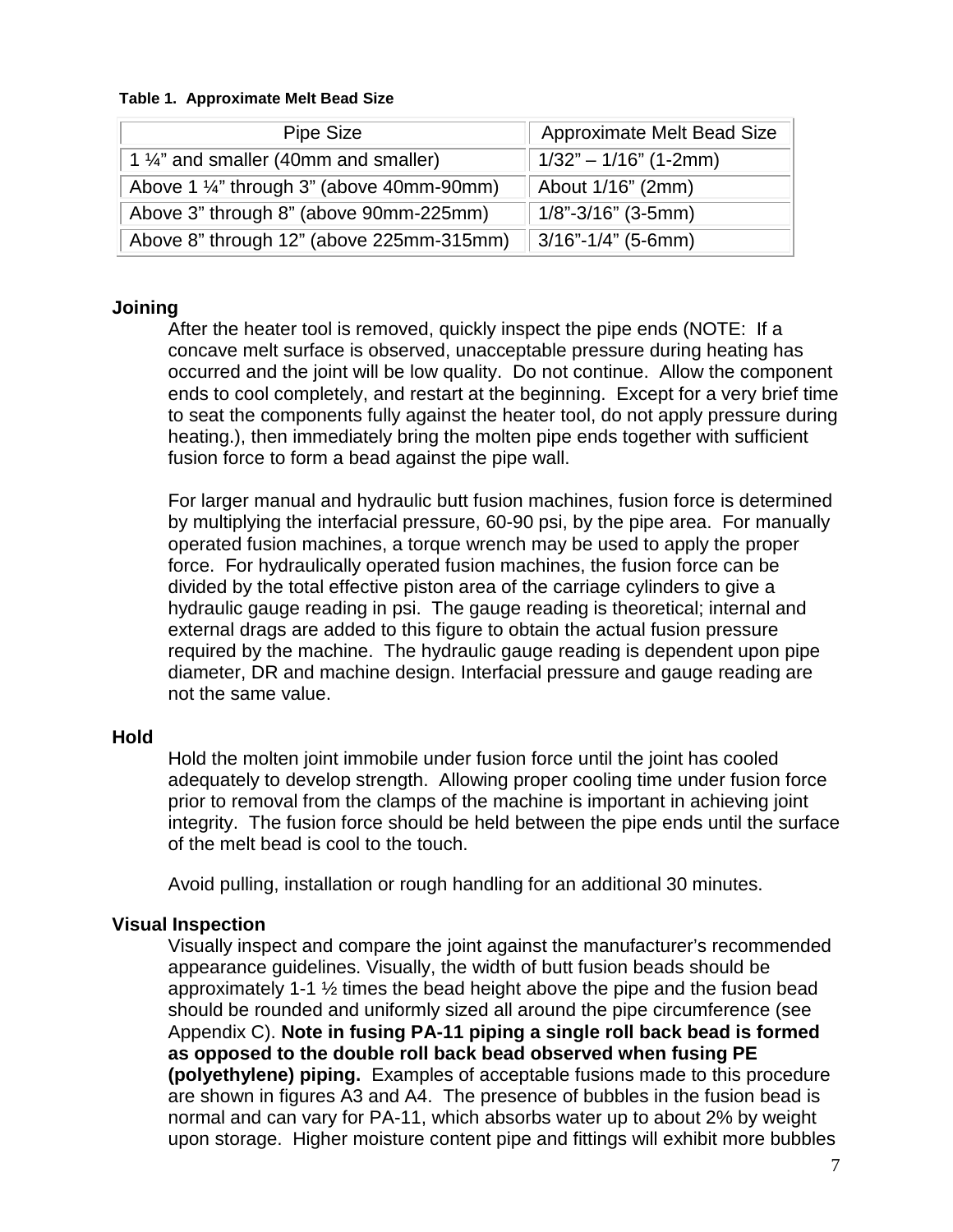in the fusion bead. The bubbles do not adversely affect the fusion strength, and are present only in the bead, not in the fused pipe wall. When butt fusing to molded fittings, the fitting-side bead may display shape irregularities such as minor indentations, deflections and non-uniform bead rollover from molded part cooling and knit lines. In such cases, visual evaluation is based mainly on the size and shape of the pipe-side bead. Visually unacceptable joints should be cut out and re-fused using the correct procedure. (See manufacturer's visual inspection guidelines)

Coiled pipe is available in sizes through 4" IPS. Coiling may leave a set in some pipe sizes that must be addressed in the preparation of the butt fusion process. There are several ways to address this situation:

- 1. Straighten and re-round coiled pipe before the butt fusion process. (ASTM D2513 requires field re-rounding of coiled pipe before joining pipe sizes larger than 3" IPS.)
- 2. If there is still curvature present, install the pipe ends in the fusion machine in an "S" configuration with print lines approximately 180° apart in order to help gain proper alignment and help produce a straight joint. See Figure A1
- 3. Visually mitered (angled, off-set) joints should be cut out and re-fused.

Every effort should be made to make the joint perpendicular to the axis of the pipe.

<span id="page-11-0"></span>

**Figure A 1.** Alignment of Coiled Pipe Ends Through a Butt Fusion Machine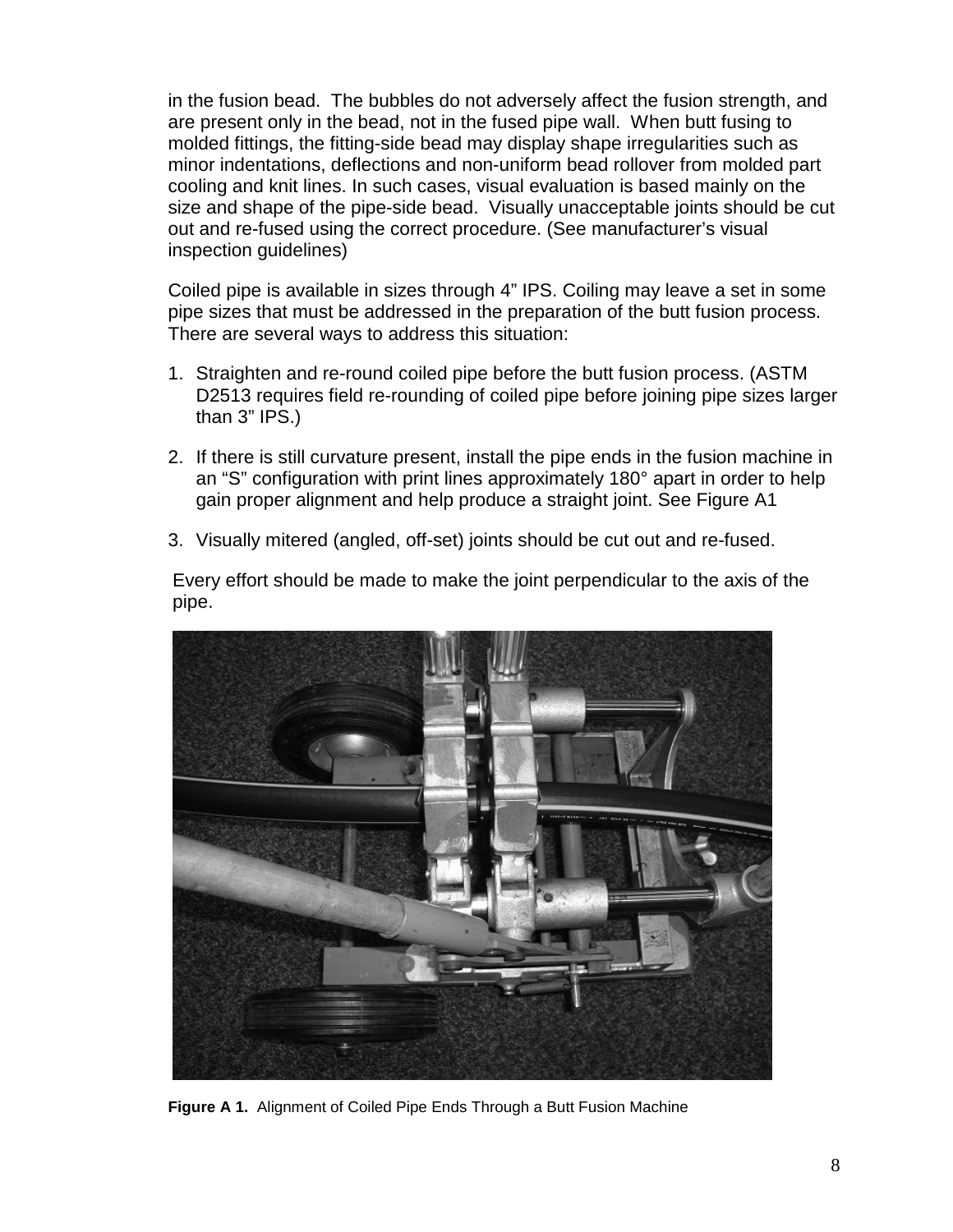<span id="page-12-0"></span>

**Figure A 2.** Visually unacceptable mitered joint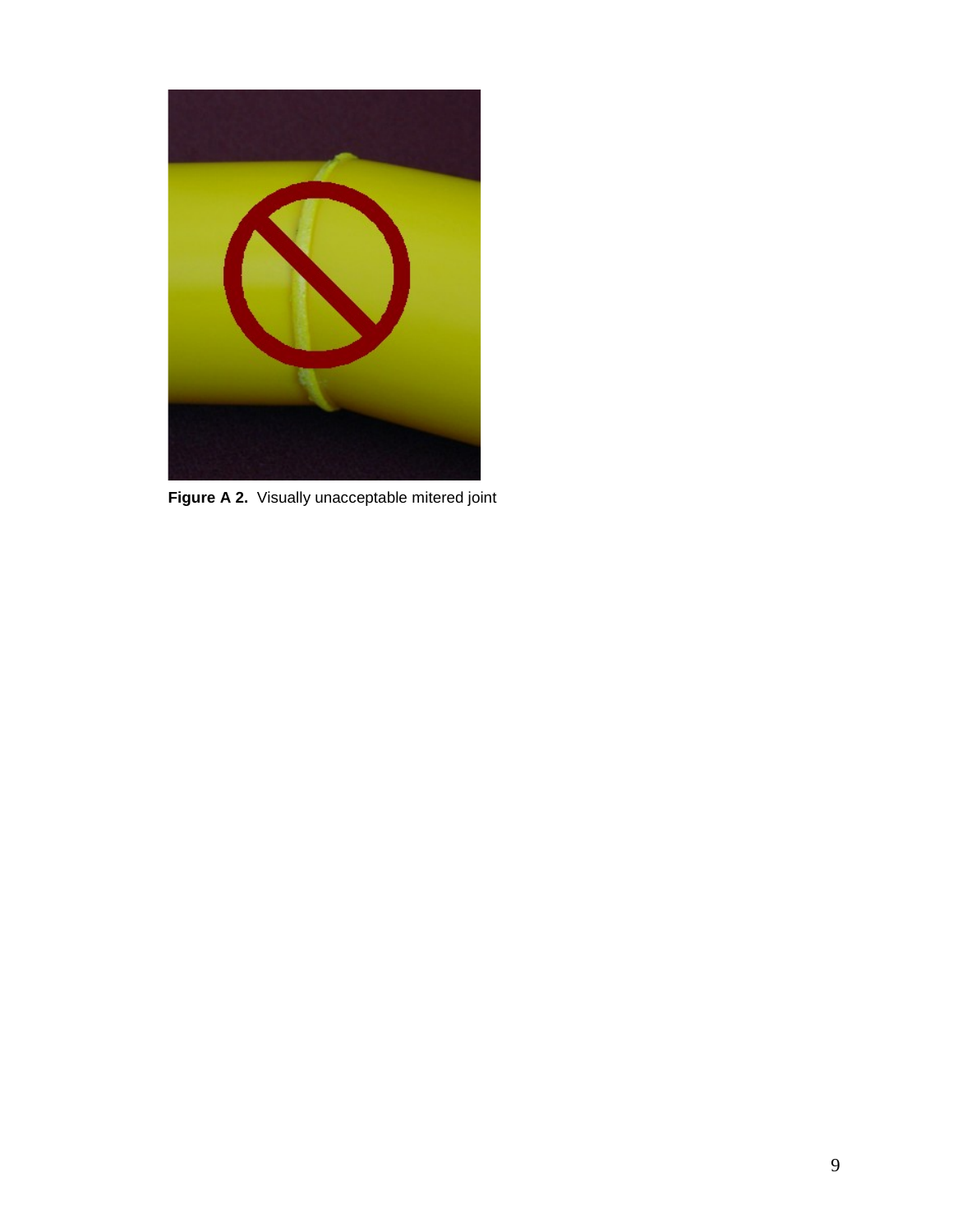<span id="page-13-0"></span>

**Figure A 3.** Examples of Acceptable PA-11 Fusions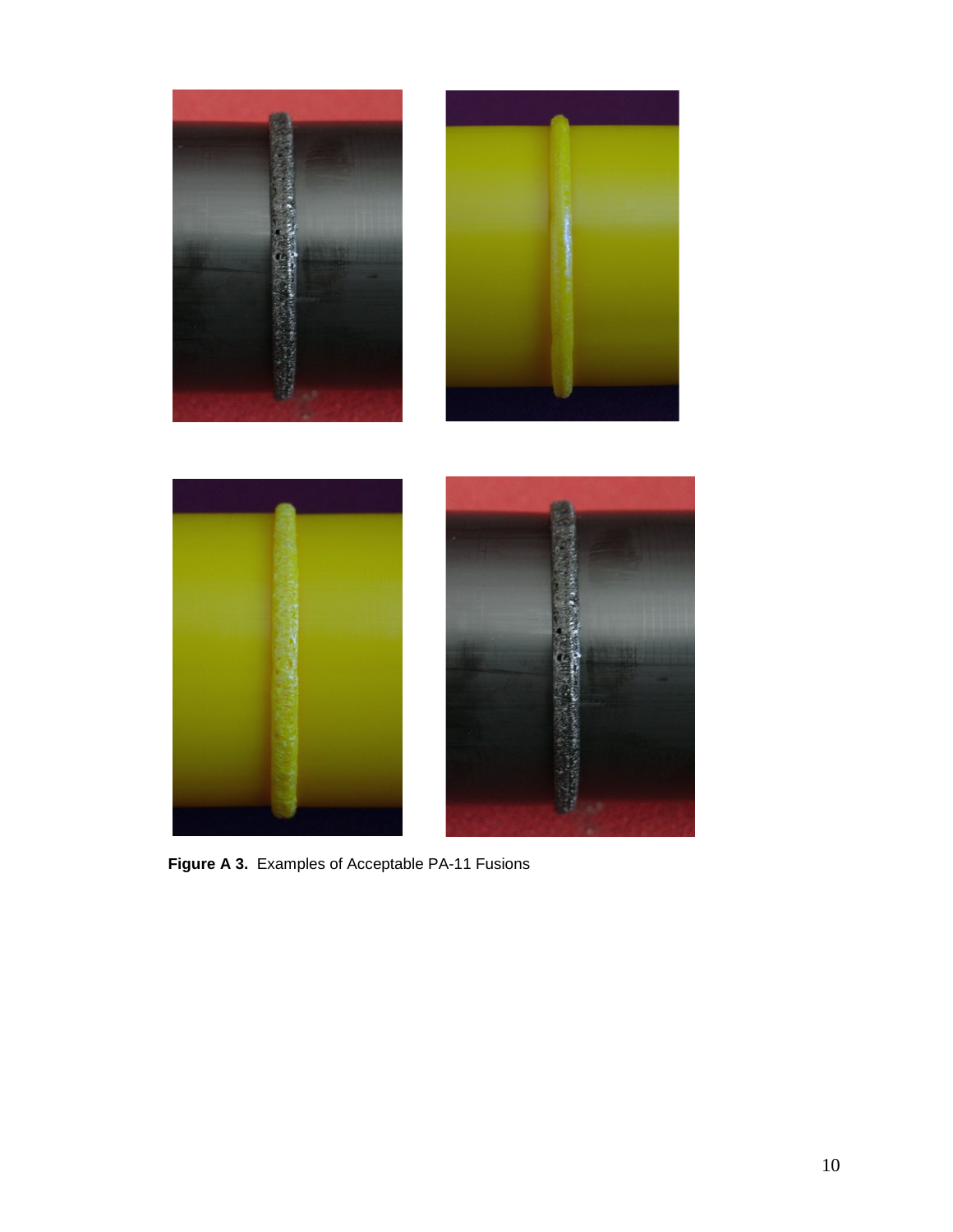<span id="page-14-0"></span>

**Figure A 4.** Sectioned Acceptable PA-11 Fusions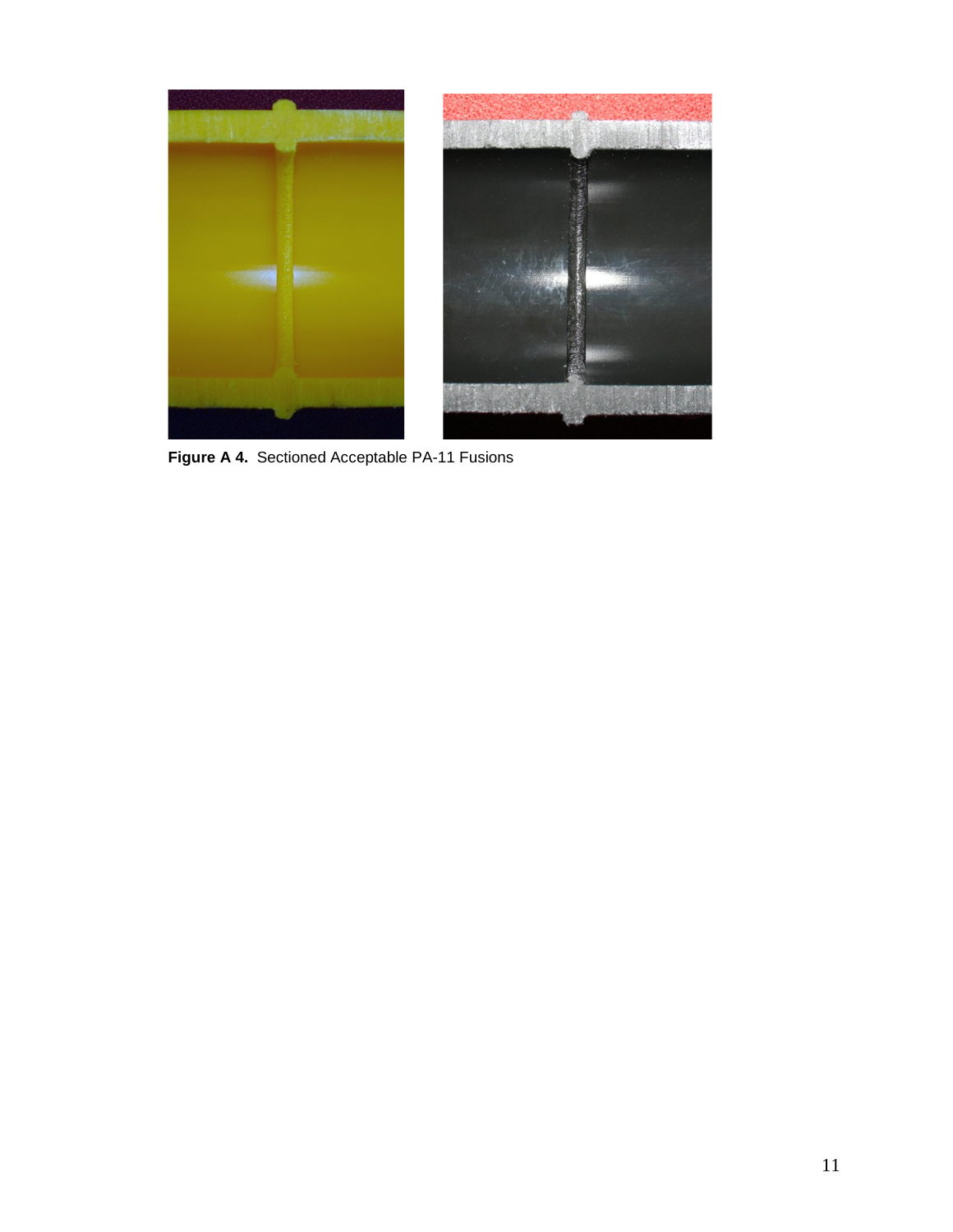### **APPENDIX B**

<span id="page-15-1"></span><span id="page-15-0"></span>LETTERS OF COMPLIANCE FROM PPI MEMBER COMPANIES FOR 49 CFR §192.283 FOR PIPE INTENDED FOR GAS DISTRIBUTION APPLICATIONS

Please contact the pipe or fitting manufacturer for letters of compliance.